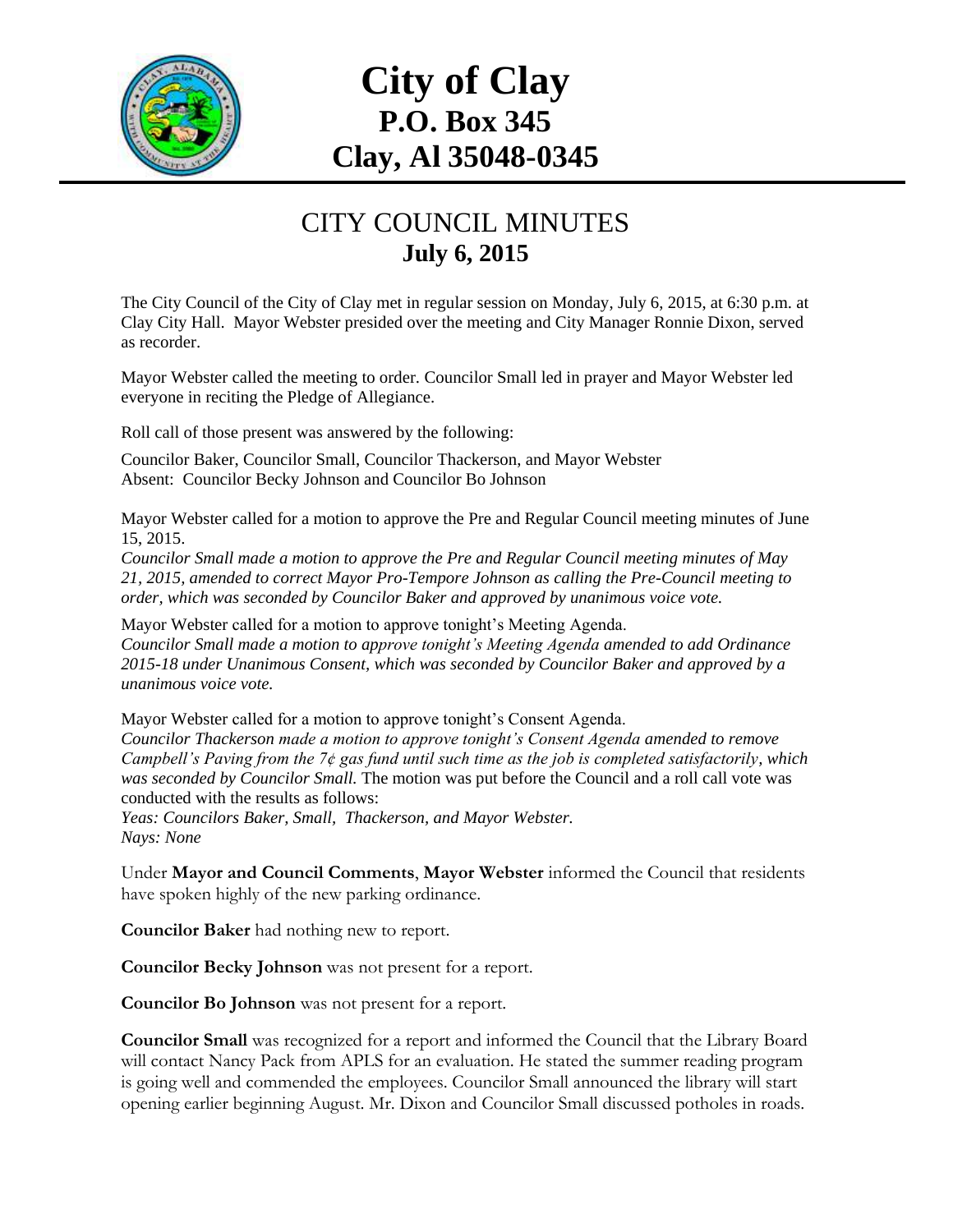

## **CITY OF CLAY CITY COUNCIL MINUTES July 6, 2015**

**Councilor Thackerson** was recognized for a report. Mr. Dixon stated that he has investigated surface materials for the playground and Councilor Thackerson stated that he prefers bark for the playground.

Under **Reading of Petitions, Applications, Complaints, Appeals, Communications, etc.,** Mayor Webster announced that there were none.

Under the **City Manager's Report**, Mr. Dixon reported the account balances in the General Fund  $= $822,178.96$ ; Contractors Bond  $= $146,913.47$ ; Capital Improvement Fund  $=$ \$357,262.67; 4 & 5 Cent Gasoline Fund = \$112,734.44; 7 Cent Gasoline Fund = \$196,894.90; Road Project Fund = \$250,000.00; Contingency Fund = \$300,000.00; BBT Fund= \$31,713.84; Ballpark Revenue =  $$69,786.54$ ; and Ballpark Expense =  $$80,747.58$ ).

Under **Resolutions, Ordinances, Orders and Other Business** Mayor Webster called for a motion to enter into Unanimous Consent.

*Councilor Thackerson made a motion to suspend the regular rules of order and enter into Unanimous Consent, which was seconded by Councilor Small.* The motion was put before the Council and a roll call vote was conducted with the results as follows:

*Yeas: Councilors Baker, Small, Thackerson, and Mayor Webster. Nays: None*

Mayor Webster introduced Resolution 2015-29, A Resolution to Declare Weeds a Nuisance, which was read by City Manager Ronnie Dixon.

*Councilor Baker made a motion to approve Resolution 2015-29, which was seconded by Councilor Thackerson.* The motion was put before the Council and a roll call vote was conducted with the results as follows:

*Yeas: Councilors Baker, Small, Thackerson, and Mayor Webster. Nays: None*

Mayor Webster introduced Ordinance 2015-18, An Ordinance to Amend Ordinance 2010-02, which was read by City Manager Ronnie Dixon.

*Councilor Baker made a motion to approve Ordinance 2015-18, which was seconded by Councilor Small.* The motion was put before the Council and a roll call vote was conducted with the results as follows:

*Yeas: Councilors Baker, Small, Thackerson, and Mayor Webster. Nays: None*

Mayor Webster called an end to Unanimous Consent and called for **Public Comments** and recognized Mr. Ed Mercer of 5568 Spanish Trace. Mr. Mercer thanked the Council for passing the parking ordinance.

Mayor Webster announced that the next City Council meeting will take place on Monday, July 20, 2015, at 6:30. Pre Council will begin at 6:00 p.m.